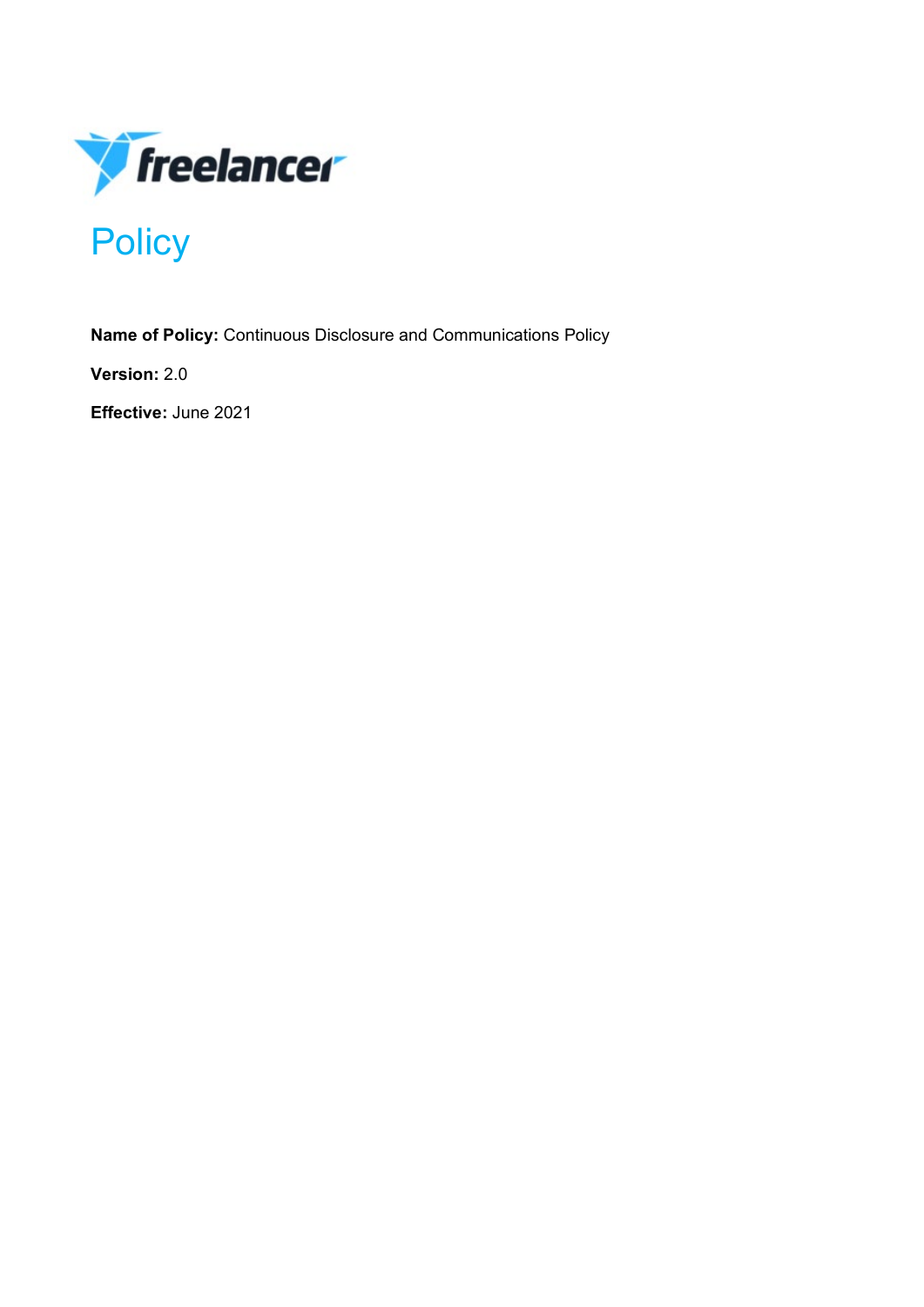

# **Table of Contents**

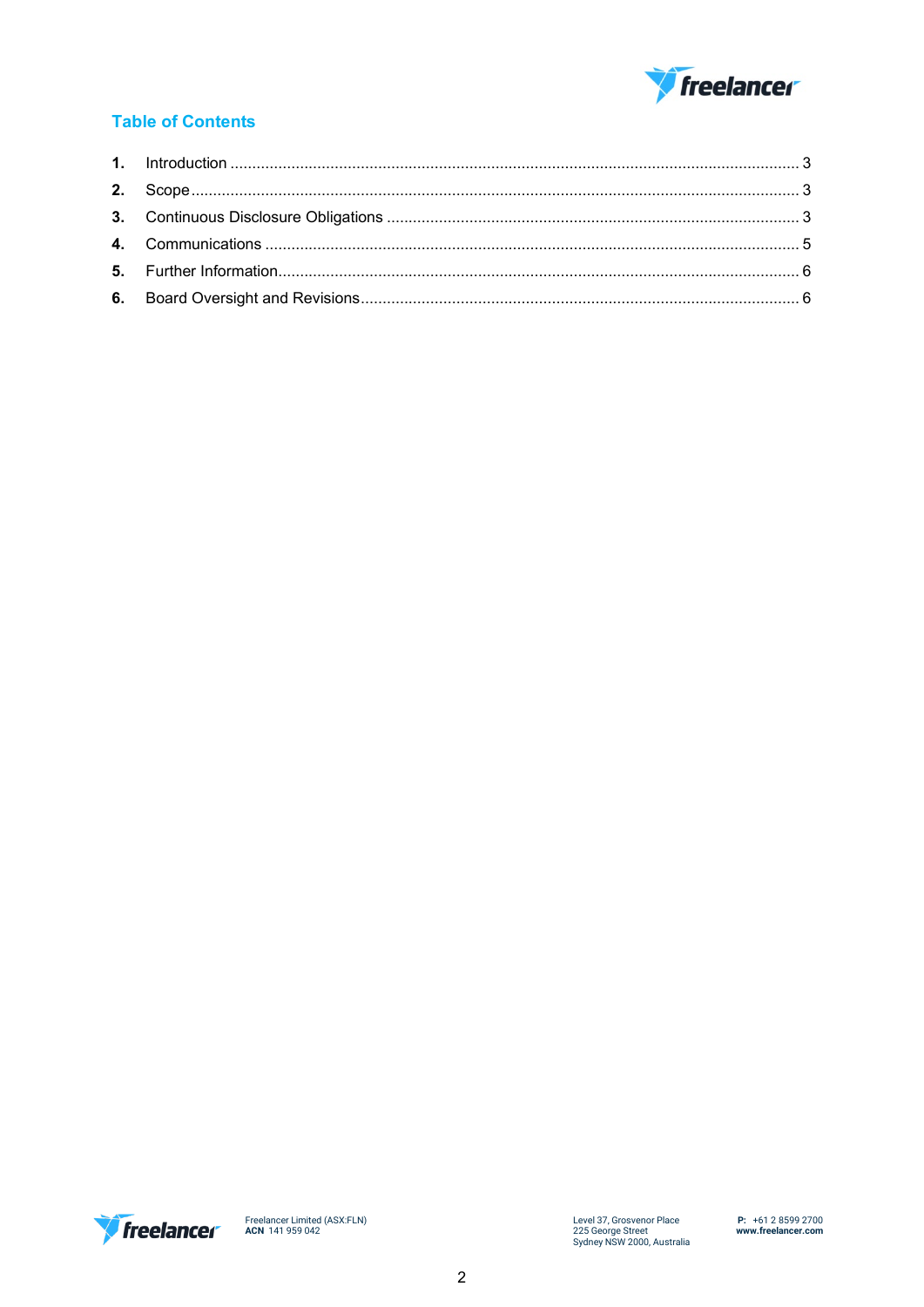

# <span id="page-2-0"></span>**1. Introduction**

Freelancer Limited ('Freelancer', 'we' or 'our') is a public company listed on the Australian Securities Exchange ('ASX') and is the owner, through a number of subsidiaries, and operator of the Freelancer online marketplace for freelancing and crowdsourcing services, found a[t www.freelancer.com.](http://www.freelancer.com/)

The purpose of this Continuous Disclosure and Communications policy is to:

- outline Freelancer's commitment to complying with the continuous disclosure obligations contained in the ASX Listing Rules ('Listing Rules') and the Corporations Act 2001 (Cwlth) ('the Act');
- provide a practical guide to Freelancer and its directors, officers, employees and consultants with guidance on continuous disclosure obligations and to assess whether any particular information or event is required to be disclosed to the ASX;
- set out the commitment of Freelancer to promote effective communication with shareholders and to encourage shareholder participation at general meetings.

# <span id="page-2-1"></span>**2. Scope**

This policy applies to and is to be followed by all directors, officers, employees, consultants of Freelancer and any entity related to or owned by Freelancer, and any other person when they represent Freelancer or any entity related to or owned by Freelancer ('Freelancer individuals').

# <span id="page-2-2"></span>**3. Continuous Disclosure Obligations**

The Board recognises the need to ensure that the management and dissemination of accurate market sensitive information is made in accordance with the requirements of the Listing Rules and the Act so that all shareholders and market participants have an equal opportunity to participate in a fair, orderly and transparent market in the securities of Freelancer.

Market sensitive information means any of, but not limited to the following:

- a. Financial forecasts
- b. Changes in financial forecasts
- c. Dividends declared
- d. Changes in directors or members of the senior executive team
- e. Changes in accounting policy
- f. Related party transactions or agreements with directors or officers
- g. Corporate activity related to Freelancer's securities
- h. Takeover offers made or received
- i. Significant changes in asset values
- j. New ventures or significant changes in the services offered by Freelancer
- k. Significant changes in technology
- l. New contracts for material services
- m. Significant changes in borrowings
- n. Legal proceedings
- o. Regulatory bodies significant decisions or enforcement action
- p. Appointment of receiver, manager or liquidator



Freelancer Limited (ASX:FLN) **ACN** 141 959 042

Level 37, Grosvenor Place 225 George Street Sydney NSW 2000, Australia **P:** +61 2 8599 2700 **www.freelancer.com**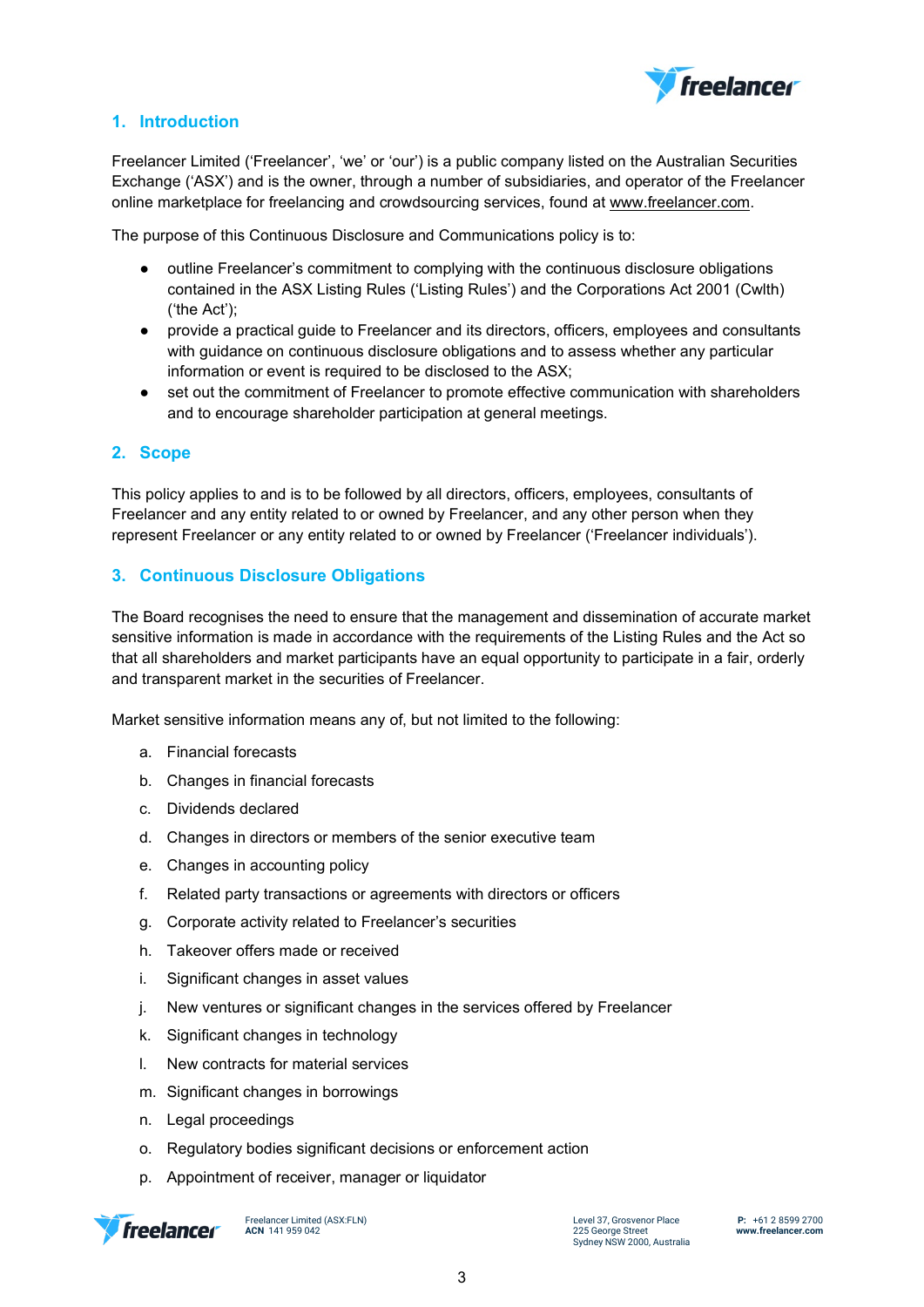

This list is not exhaustive.

# **3.1.When is disclosure required?**

Listing Rule (3.1) has three primary elements which, if satisfied, trigger an immediate obligation for Freelancer to disclose information to ASX. These elements are:

- a. Freelancer is or becomes "aware" of information;
- b. the information concerns a Freelancer entity; and
- c. the information is such that a reasonable person would expect it to have a material effect on the price or value of Freelancer's securities (such information is referred to by ASX in Guidance Note 8 Continuous Disclosure: 3.1–3.1B as "market sensitive information").

If the elements above are satisfied (and if no exception under Listing Rule 3.1A applies) then there is an obligation to "immediately" notify ASX of the information through the ASX Market Announcements Platform.

Freelancer considers its disclosure obligations to arise when a reasonable person becomes aware of any information relating to a Freelancer entity that would be expected to have a material effect on the price of value of Freelancer's securities, unless that information is within the exceptions to the disclosure as set out in the Listing Rules set out below.

# **3.2.When is disclosure not required?**

Under Listing Rule 3.1A, disclosure is not required where one or more of the following 5 situations apply:

- a. The disclosure would be a breach of a law to disclose the information;
- b. The information concerns an incomplete proposal or negotiation;
- c. The information comprises matters of supposition or is insufficiently definite to warrant a disclosure;
- d. The information is generated for the internal management purposes of Freelancer;
- e. The information is a trade secret.

#### **3.3.False Markets**

Under Listing Rule 3.1B, if ASX considers that there is or is likely to be a false market in Freelancer's securities and asks Freelancer to give it information to correct or prevent a false market, Freelancer must immediately give ASX that information.

#### **3.4.Use of Trading Halts**

There may be circumstances where it will be necessary to request a trading halt from the ASX to make sure that efficient trading in Freelancer's securities is ensured or to manage disclosure issues.

The Chief Executive Officer, the Company Secretary or the Board of Directors will make all decisions in relation to trading halts and make the request to the ASX. No employee is authorised to seek a trading halt except with the approval of the Chief Executive Officer or the Board of Directors.

# **3.5.Roles and responsibilities**

The Board of Directors is responsible for compliance with Freelancer's continuous disclosure requirements.



Freelancer Limited (ASX:FLN) **ACN** 141 959 042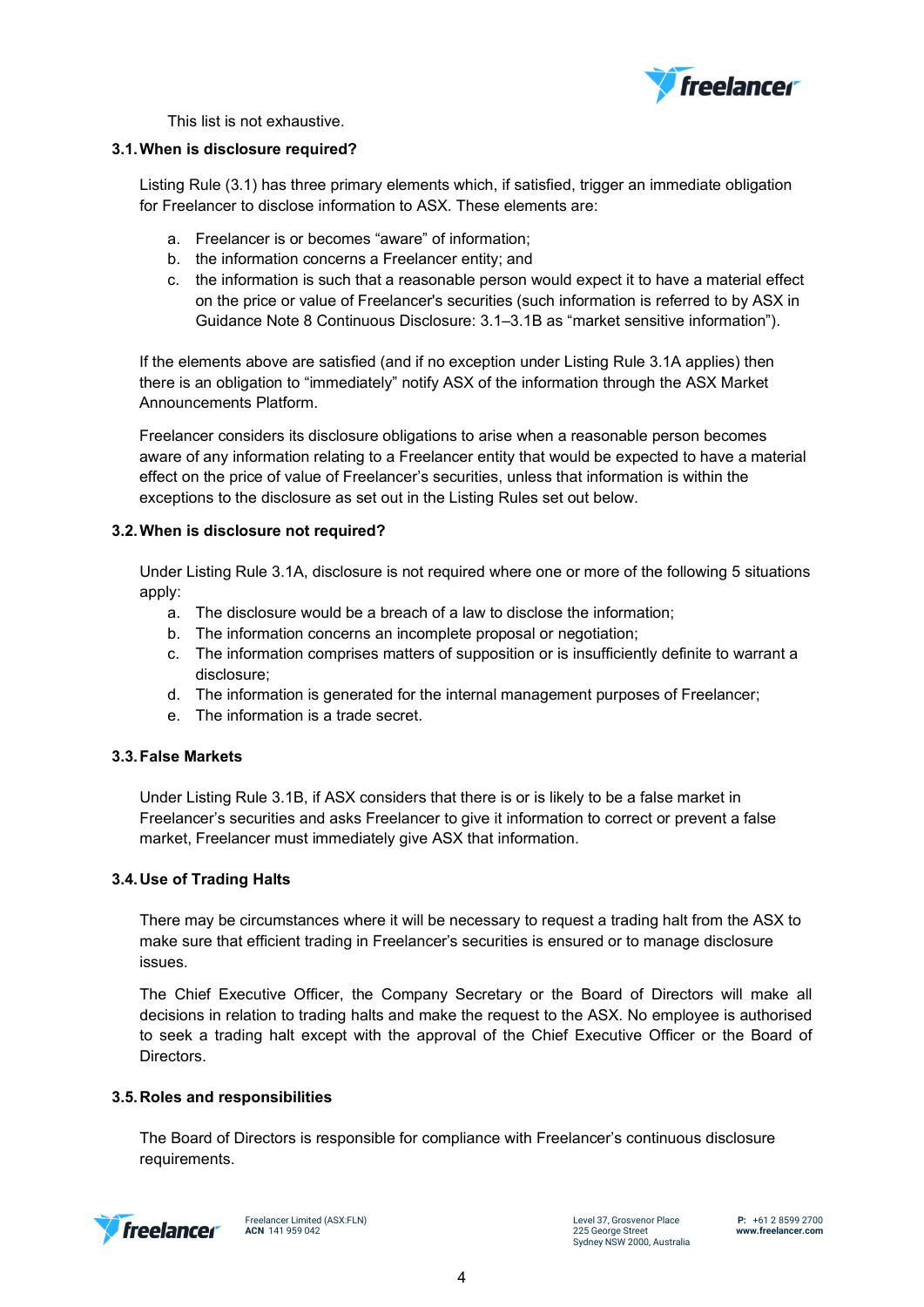

The Board of Directors has appointed the Company Secretary as the principal officer for communicating with the ASX in relation to all Listing Rule matters, overseeing the disclosure of information to the ASX and coordinating the review process for deciding whether any information or event is required to be disclosed monitoring the disclosure practices of Freelancer.

The Chief Executive Officer or the Company Secretary must approve all market communications, including all information disclosures to the ASX.

All information disclosed to the ASX will be provided to the Board of Directors and placed on Freelancer's corporate governance sections of its website as soon as possible after the ASX has confirmed receipt of same.

The Chief Executive Officer and Company Secretary will determine whether any information disclosed to the ASX under this Policy should be further communicated in the form of media releases, media conferences or mailed to security holders.

All Freelancer individuals are required to communicate any potential information they believe to be material and possibly market sensitive to the Chief Executive Officer and/or the Company Secretary.

Freelancer individuals found to be breaching the provisions of this Policy may face disciplinary action up to and including termination of employment, and penalties as set out below.

## **3.6.Breaches**

Failure to comply with the continuous disclosure obligations can bring criminal and civil penalties under the Act or the Criminal Code.

# <span id="page-4-0"></span>**4. Communications**

We will provide shareholders with sufficient information to assess the performance of Freelancer and ensure that shareholders are informed of all major developments affecting the state of affairs of Freelancer relevant to shareholders in accordance with all applicable laws.

In particular, Freelancer's website will contain information about it, including media releases, key policies and the terms of reference of its Board committees.

We will include a summary of or reference to this Policy in our annual report.

#### **4.1.Shareholder Communication**

Information will be communicated to shareholders through the lodgement of all relevant financial and other information with the ASX and publishing of links to that information on Freelancer's website, [www.freelancer.com/investor.](http://www.freelancer.com/investor)

#### **4.2.ASX Announcements**

Freelancer provides material information to the market and shareholders via ASX company announcements.



Freelancer Limited (ASX:FLN) **ACN** 141 959 042